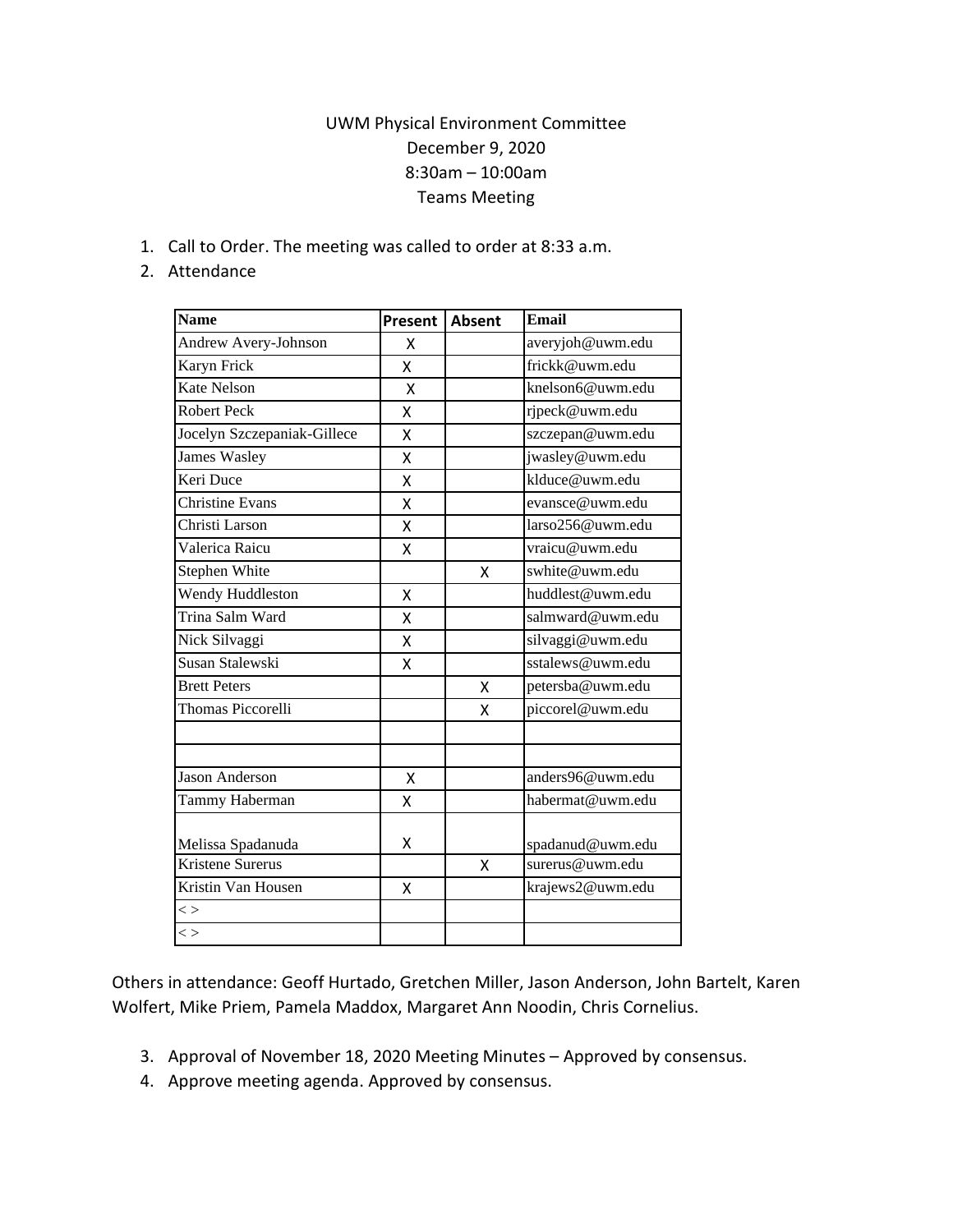## 5. Old Business

*There was discussion about subcommittees. There remains a need for a US, AS and a faculty member on the Transportation Subcommittee. Andrew Avery Johnson was suggested by the Chair who will talk to Andrew. Valerica Raiku and* Jocelyn Szczepaniak-Gillece *volunteered.* 

## 6. New Business

- a. Presentation of plans and images for the Fire Circle project. *Margaret and Chris presented slides explaining the design concepts and the historical and cultural foundations of the design. Several questions and positive comments were made at the meeting and there was a strong sense of enthusiasm and support for the project. Margaret added that they hope to begin work on the installation some time this winter.*
- b. Report of Space Planning Subcommittee Kristene Surerus and Melissa Spadanuda. *No report this month.*
- c. Fall 2020 Classroom Report Mike Priem. *Mike made a presentation on classroom utilization and ongoing improvement projects. Utilization is significantly affected by COVID restrictions on capacity. Room utilization is significantly decreased because most of the smaller classrooms cannot be used because their COVID-related capacity is so low. However, the classrooms being used show a high per-class utilization due to the significantly lower capacity of the rooms. Mike added that funds for classroom maintenance are temporarily reduced from the historical \$300,000 annual appropriation to approximately \$100,000.*
- 7. Closed session The Physical Environment Committee may move into closed session as permitted by Wis. Stats. sec. 19.85(1)(e) for the purposes of deliberating or negotiating the purchasing of public properties, the investing of public funds, or conducting other specified public business, whenever competitive or bargaining reasons require a closed session. *Committee voted to go into closed session.*
	- a. Naming committee request.
		- i. MOTION: Move into closed session. Motion carried unanimously. The Committee moved into closed session at 9:25 a.m.
		- ii. MOTION (Silvaggi): Approve Naming Subcommittee recommendation. Motion passed unanimously.